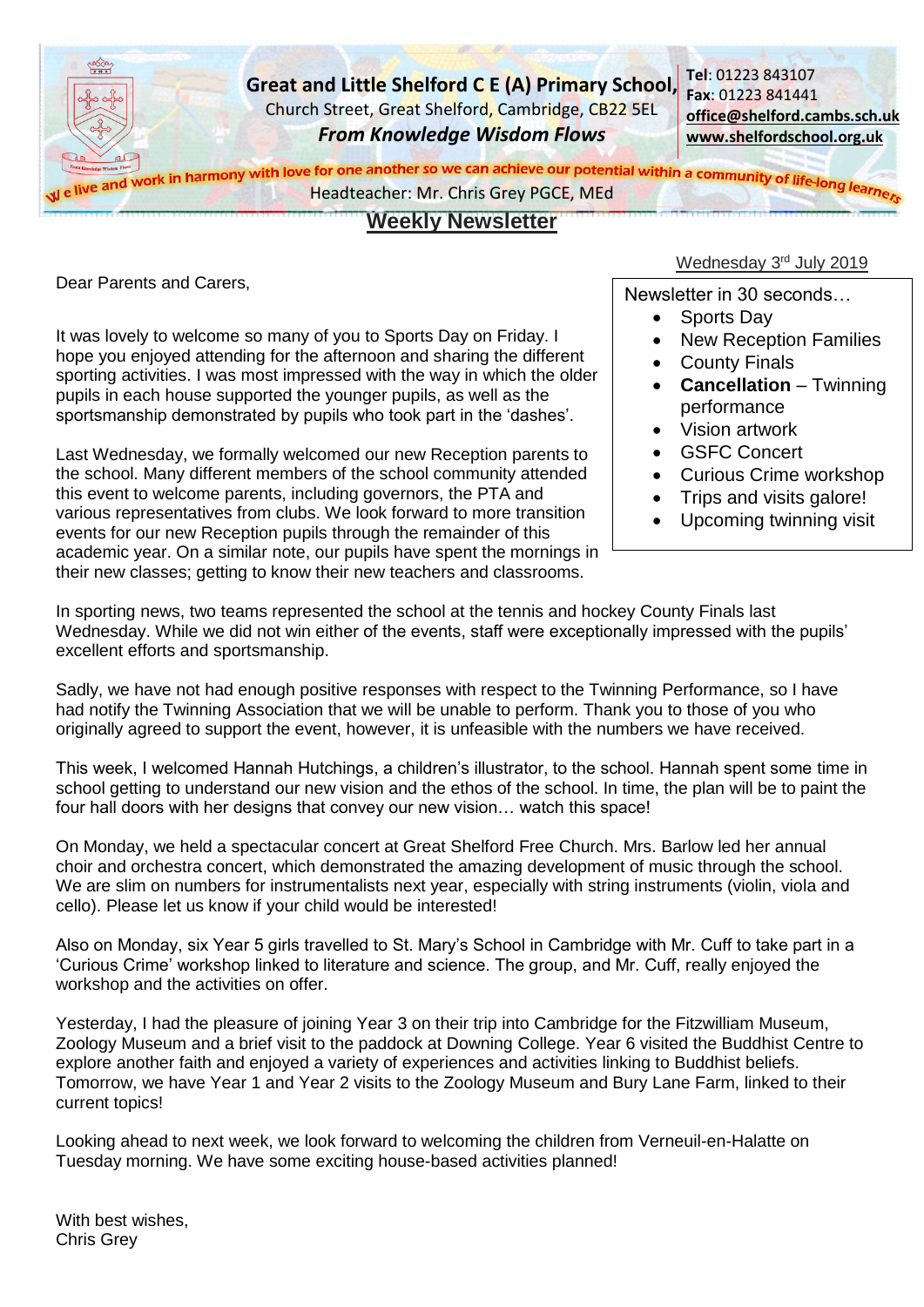# **Announcements**

## **Change to menu (Tuesday 9th July) - Seaside lunch**

Fish & chips or Quorn sausage & chips or Jacket potato Ice lolly

## **Safeguarding issues**

Please note the following safeguarding issues to keep our children safe!

- **Medicine in school**
- $\div$  If your child should need medicine while they are on school premises, please bring it to the office yourself (do not send it in with your child). You will need to complete a medication form giving us permission to medicate your child and the medicine will be locked securely in a cupboard in the office. Children should not have medicines in their bags.

#### **School access – gates**

\* For safeguarding reasons, if you need to buzz through to the office to gain access to school during the school day, please can we remind you not to hold the gate to let others through. Using the buzzer allows us to know exactly who is on the school premises at any given time and their purpose for being there, so allowing other people access may mean that we are not aware that they are on site.

## **Site Safety**

 $\cdot \cdot$  Please can we remind parents that children should not be in the playground unsupervised after school and should not be on the play equipment. Please also remember that when pupils are dismissed, they should not re-enter the school site. There have been several occasions where pupils have been entering school after clubs to retrieve items. For security, safety and safeguarding, pupils should not re-enter classes. Any forgotten belongings should be collected the following day.

#### **Changes to your child's circumstances**

\* Please can we remind parents to inform the office of any changes to your child's circumstances as soon as possible please, e.g. changes of address, contact details or any dietary or medical needs they may have. If your child needs medication, e.g. an inhaler, it is also important to ensure that they have it in school in case they need it. All medicines must be signed in at the office and will be held at the office and not kept with your child. Thank you for your assistance with this.

## **Bug busting**

Unfortunately, we have had reports of head lice in school. Please can you ensure that you check your child's hair as soon as possible, and take action as necessary. Thank you.

#### **May Bank Holiday 2020**

As you may have seen, the May Bank Holiday has been moved from Monday 4<sup>th</sup> May to Friday 8<sup>th</sup> May due to the VE Day celebrations.